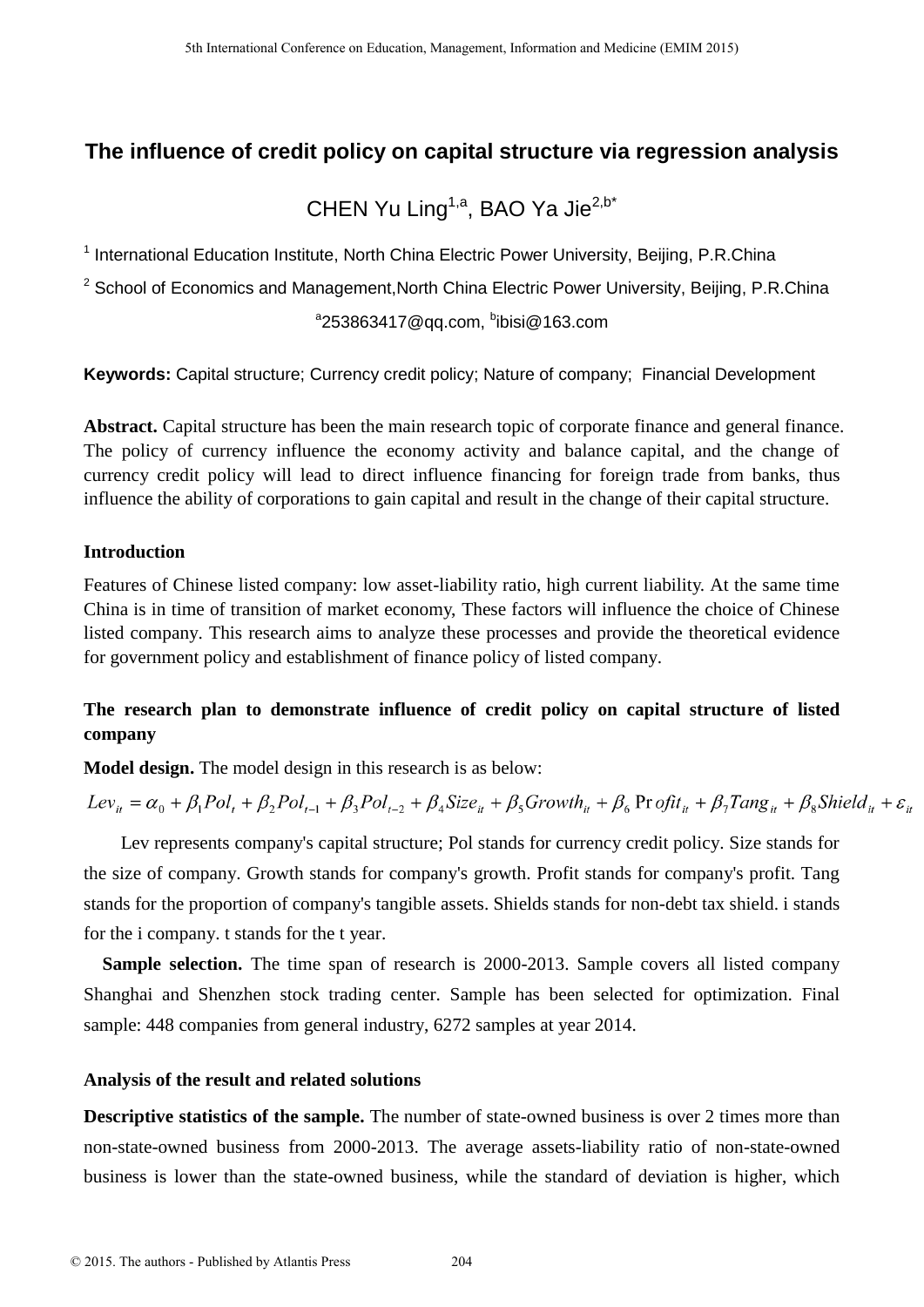means the difference between this group of bigger than the one among state-owned business. Debt payable of non-state-owned business is higher. They tend to get more non-interest debt with their credit, while the liability with interests at non-state-owned business much higher that that of stateowned business.

**Analysis on result.** This part aims to demonstrate a linear regression analysis on the relevancy between credit policy and corporate structure. Analysis on panel data needs to check by Hausman then choose constant benefit model and random effect model. The result of random effect model is as Table 1, constant benefit model is as Table 2, Hausman result as Table 3.

|                                 | Table 1 Random effect model |      |
|---------------------------------|-----------------------------|------|
| Random-effects GLS regression   | Number of $obs =$           | 6272 |
| Group variable: var1            | Number of groups $=$        | 448  |
| <b>R</b> -sq: within $= 0.3010$ | Obs per group: $min =$      | -14  |
| between $= 0.2710$              | $avg = 14.0$                |      |
| overall $= 0.2814$              | $max = 14$                  |      |
| Random effects u_i ~ Gaussian   | Wald chi2(9) = $2662.40$    |      |

|  | Random effects $u$ i ~ Gaussian |
|--|---------------------------------|
|  | corr(u i, $X$ ) = 0 (assumed)   |

|  | Random effects $u$ i $\sim$ Gaussian | Wald chi2(9) = $2662.40$ |            |
|--|--------------------------------------|--------------------------|------------|
|  | corr(u i, X) = 0 (assumed)           | Prob > chi2              | $= 0.0000$ |

| lev              | Coef.                                          | Std. Err. | Z        | P >  z |              | [95% Conf. Interval] |  |
|------------------|------------------------------------------------|-----------|----------|--------|--------------|----------------------|--|
| var4             | 0.056964                                       | 0.023894  | 2.38     | 0.017  | 0.0101331    | 0.103796             |  |
| var <sub>5</sub> | 0.054877                                       | 0.023856  | 2.30     | 0.021  | 0.0081204    | 0.101633             |  |
| var <sub>6</sub> | $-0.01509$                                     | 0.023433  | $-0.64$  | 0.519  | $-0.0610224$ | 0.030834             |  |
| var <sub>7</sub> | 0.159907                                       | 0.004146  | 38.57    | 0.000  | 0.1517803    | 0.168033             |  |
| var <sub>8</sub> | $-0.00052$                                     | 0.000112  | $-4.64$  | 0.000  | $-0.0007385$ | $-0.0003$            |  |
| var9             | 0.080346                                       | 0.015832  | 5.08     | 0.000  | 0.0493164    | 0.111376             |  |
| var10            | $-0.78411$                                     | 0.037201  | $-21.08$ | 0.000  | $-0.8570221$ | $-0.7112$            |  |
| var11            | 0.104498                                       | 0.010724  | 9.74     | 0.000  | 0.0834807    | 0.125516             |  |
| var12            | $-1.56543$                                     | 0.126381  | $-12.39$ | 0.000  | $-1.813133$  | $-1.31773$           |  |
| cons             | $-1.00772$                                     | 0.038427  | $-26.22$ | 0.000  | $-1.083037$  | $-0.9324$            |  |
| sigma u          | .10982608                                      |           |          |        |              |                      |  |
| sigma_e          | .09571696                                      |           |          |        |              |                      |  |
| rho              | (fraction of variance due to u i)<br>.56832119 |           |          |        |              |                      |  |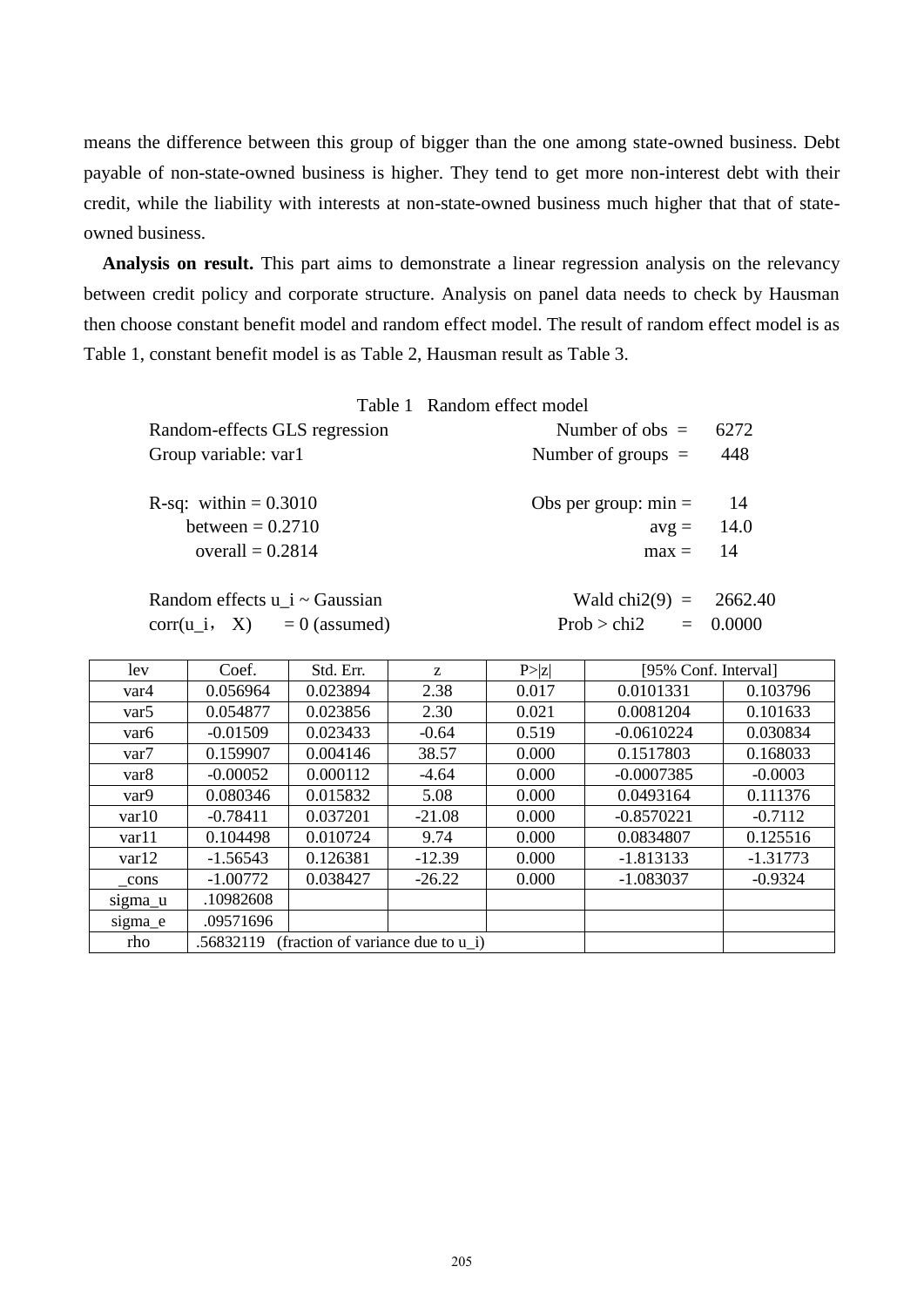------------------------------------------------------------------------------------------------------------------------- var3 | Coef. Std. Err. z P>|z| [95% Conf. Interval] ----------------------------------------------------------------------------------------------------------------- var4 | .0569644 .023894 2.38 0.017 .0101331 .1037957 var5 | .0548768 .0238557 2.30 0.021 .0081204 .1016332 var6 | -.0150943 .0234331 -0.64 0.519 -.0610224 .0308339 var7 | .1599067 .0041462 38.57 0.000 .1517803 .1680331 var8 | -.0005192 .0001119 -4.64 0.000 -.0007385 -.0002999 var9 | .080346 .0158317 5.08 0.000 .0493164 .1113755 var10 | -.7841095 .037201 -21.08 0.000 -.8570221 -.7111969 var11 | .1044984 .0107235 9.74 0.000 .0834807 .1255161 var12 | -1.565431 .1263806 -12.39 0.000 -1.813133 -1.31773 \_cons | -1.007721 .0384273 -26.22 0.000 -1.083037 -.9324045 -------------------------------------------------------------------------------------------------------------- sigma\_u | .10982608 sigma e | .09571696 rho  $\vert .56832119 \vert$  (fraction of variance due to u\_i) -----------------------------------------------------------------------------------------------------------------------

Table 2 Constant benefit model

| var3   Coef. Std. Err. $t$ P> t  [95% Conf. Interval]              |  |  |  |  |  |
|--------------------------------------------------------------------|--|--|--|--|--|
| var4   .0481408 .0238609 2.02 0.044 .0013645 .094917               |  |  |  |  |  |
| var5   .0453031 .0238019 1.90 0.057<br>$-.0013574$<br>.0919637     |  |  |  |  |  |
| var6   -.0259338 .0235276 -1.10 0.270 -.0720568 .0201891           |  |  |  |  |  |
| var7   .1665546 .0044606 37.34 0.000 .1578102 .175299              |  |  |  |  |  |
| var8   -.0004485 .0001125 -3.99 0.000 -.000669 -.000228            |  |  |  |  |  |
| var9   .0740843 .0158067 4.69 0.000<br>.0430973 .1050713           |  |  |  |  |  |
| var10   -.7597004 .0373777 -20.32 0.000<br>-.8329747 -.6864261     |  |  |  |  |  |
| var11   .1047585 .0109487 9.57 0.000 .083295 .1262221              |  |  |  |  |  |
| var12   -1.450094 .1324856 -10.95 0.000 -1.709815 -1.190372        |  |  |  |  |  |
| cons   -1.068446 .0410471 -26.03 0.000 -1.148913 -.987978          |  |  |  |  |  |
| sigma_u   .12146976<br>sigma_e   .09571696                         |  |  |  |  |  |
| rho   .61693042 (fraction of variance due to $u_i$ )               |  |  |  |  |  |
| F test that all $u_i=0$ : $F(447, 5815) = 20.95$ Prob > F = 0.0000 |  |  |  |  |  |
| Fixed-effects (within) regression<br>Number of obs $=$<br>6272     |  |  |  |  |  |
| Group variable: var1<br>Number of groups $=$ 448                   |  |  |  |  |  |
| R-sq: within $= 0.3015$<br>Obs per group: $min =$<br>14            |  |  |  |  |  |
| between = $0.2613$<br>$avg = 14.0$                                 |  |  |  |  |  |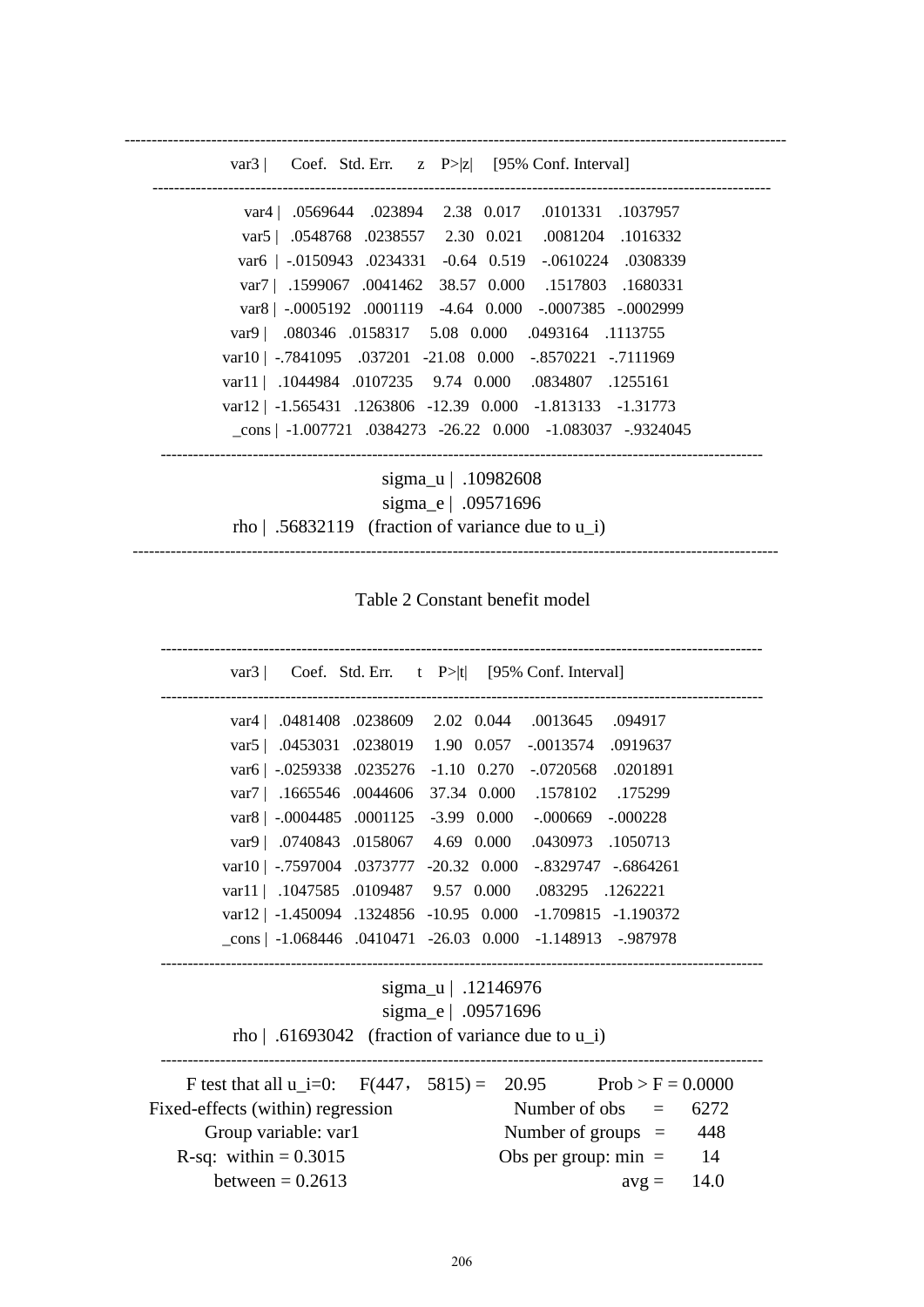| overall $= 0.2749$ |  |
|--------------------|--|
|--------------------|--|

| overall $= 0.2749$    | $\text{max} = 14$     |  |
|-----------------------|-----------------------|--|
|                       | $F(9, 5815) = 278.86$ |  |
| $(u i, Xb) = -0.0858$ | $Prob > F = 0.0000$   |  |

 $corr(u_i, Xb) = -0.0858$ 

| lev                                                                             | Coef.       | Std. Err. | Z        | P >  z | [95% Conf. Interval] |            |
|---------------------------------------------------------------------------------|-------------|-----------|----------|--------|----------------------|------------|
| var4                                                                            | 0.0481408   | 0.023861  | 2.02     | 0.044  | 0.001365             | 0.094917   |
| var <sub>5</sub>                                                                | 0.0453031   | 0.023802  | 1.90     | 0.057  | $-0.00136$           | 0.091964   |
| var <sub>6</sub>                                                                | $-0.025934$ | 0.023528  | $-1.10$  | 0.270  | $-0.07206$           | 0.020189   |
| var <sub>7</sub>                                                                | 0.1665546   | 0.004461  | 37.34    | 0.000  | 0.15781              | 0.175299   |
| var <sub>8</sub>                                                                | $-0.000449$ | 0.000113  | $-3.99$  | 0.000  | $-0.00067$           | $-0.00023$ |
| var9                                                                            | 0.0740843   | 0.015807  | 4.69     | 0.000  | 0.043097             | 0.105071   |
| var10                                                                           | $-0.7597$   | 0.037378  | $-20.32$ | 0.000  | $-0.83297$           | $-0.68643$ |
| var11                                                                           | 0.1047585   | 0.010949  | 9.57     | 0.000  | 0.083295             | 0.126222   |
| var12                                                                           | $-1.450094$ | 0.132486  | $-10.95$ | 0.000  | $-1.70982$           | $-1.19037$ |
| cons                                                                            | $-1.068446$ | 0.041047  | $-26.03$ | 0.000  | $-1.14891$           | $-0.98798$ |
| sigma_u                                                                         | 0.1214698   |           |          |        |                      |            |
| sigma_e                                                                         | 0.0571696   |           |          |        |                      |            |
| (fraction of variance due to $u_i$ )<br>0.6169304261693042<br>rho               |             |           |          |        |                      |            |
| F test that all $u_i=0$ :<br>F(447,<br>$5815 =$<br>20.95<br>$Prob > F = 0.0000$ |             |           |          |        |                      |            |

#### Table 3 Hausmann

|                                                       | (b)                                         | (B)                                                                  | $(b-B)$      | $sqrt(diag(V_b-V_B))$ |
|-------------------------------------------------------|---------------------------------------------|----------------------------------------------------------------------|--------------|-----------------------|
|                                                       | fe                                          | re                                                                   | difference   | S.E.                  |
| var4                                                  | 0.0481408                                   | 0.0569644                                                            | $-0.0088236$ |                       |
| var <sub>5</sub>                                      | 0.0453031                                   | 0.0548768                                                            | $-0.0095737$ |                       |
| var <sub>6</sub>                                      | $-0.0259338$                                | $-0.0150943$                                                         | $-0.0108396$ | 0.0021066             |
| var <sub>7</sub>                                      | 0.1665546                                   | 0.1599067                                                            | 0.0066479    | 0.0016449             |
| var <sub>8</sub>                                      | $-0.0004485$                                | $-0.0005192$                                                         | 0.0000707    | 0.0000113             |
| var9                                                  | 0.0740843                                   | 0.080346                                                             | $-0.0062617$ |                       |
| var10                                                 | $-0.7597004$                                | $-0.7841095$                                                         | 0.0244091    | 0.0036308             |
| var11                                                 | 0.1047585                                   | 0.1044984                                                            | 0.0002601    | 0.0022093             |
| var12                                                 | $-1.450094$                                 | $-1.565431$                                                          | 0.1153376    | 0.0397543             |
| $b =$ consistent under Ho and Ha; obtained from xtreg |                                             |                                                                      |              |                       |
|                                                       |                                             | $B =$ inconsistent under Ha, efficient under Ho; obtained from xtreg |              |                       |
| Test: Ho: difference in coefficients not systematic   |                                             |                                                                      |              |                       |
|                                                       |                                             | $chi2(9) = (b-B) [ (V_b-V_B)^(-1) ] (b-B)$                           |              |                       |
|                                                       | 79.63<br>$=$                                |                                                                      |              |                       |
|                                                       | Prob $\ge$ chi2 =<br>0.0000                 |                                                                      |              |                       |
|                                                       | $(V_b-V_B)$ is<br>not positive<br>definite) |                                                                      |              |                       |

It is showed as above that P:  $0<0.05$ , while chi 79.63 is positive, therefore the panel data regression denies random effect. The constant benefit model should be used for it.

Further analysis is as Table 2. Variables sum as 6272. Group variable is time. There are 448 groups, i.e. we could see stata regression of constant benefit in 448 companies between 2000-2013. Goodness-of-fit of this model: 0.3015 within group and 0.613 among groups, averaging 0.2749.